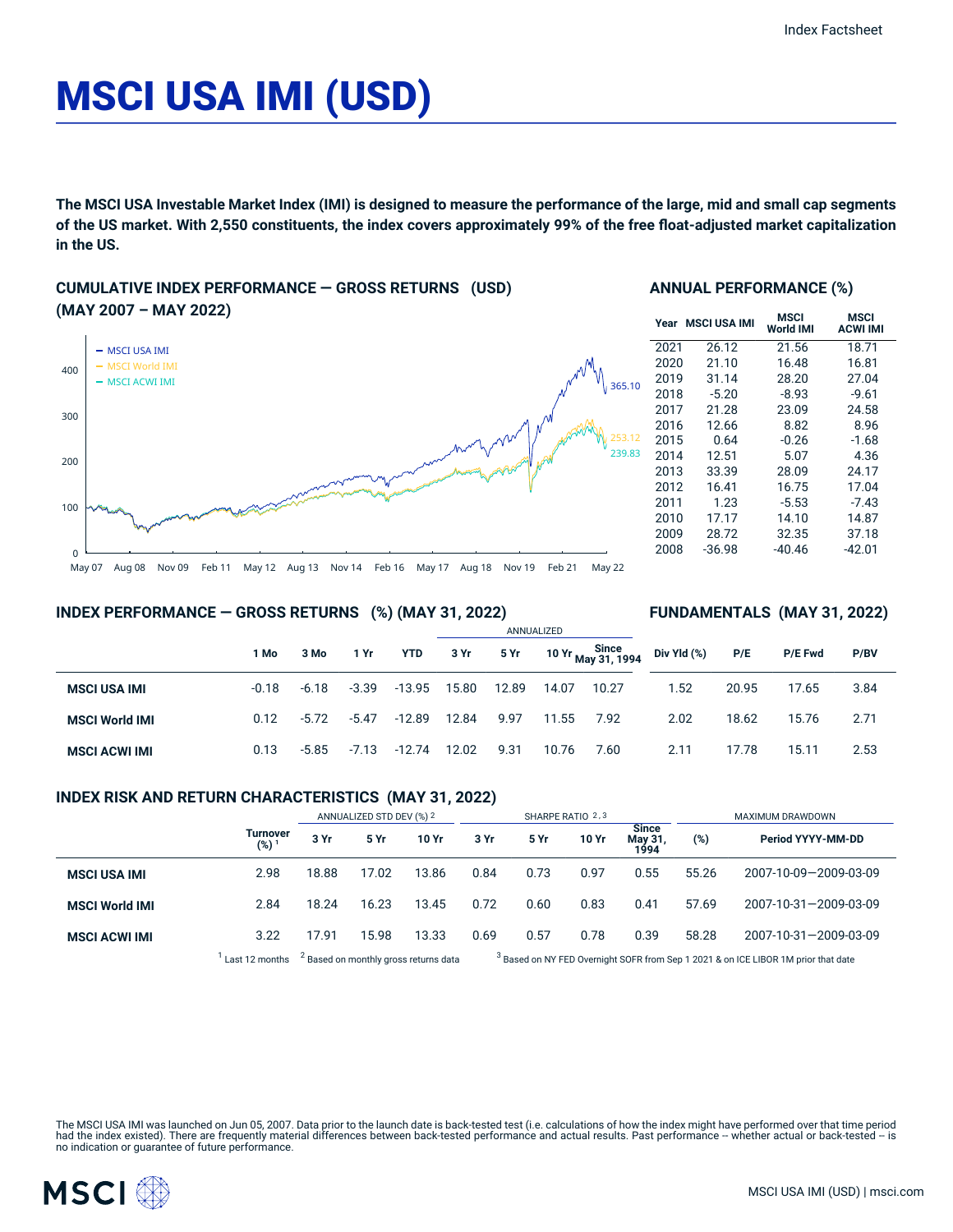#### **INDEX CHARACTERISTICS**

|                     | <b>MSCI USA IMI</b>           |  |
|---------------------|-------------------------------|--|
| Number of           | 2.550                         |  |
| <b>Constituents</b> |                               |  |
|                     | <b>Mkt Cap (USD Millions)</b> |  |
| Index               | 41.097.884.97                 |  |
| Largest             | 2,441,928.13                  |  |
| <b>Smallest</b>     | 21.95                         |  |
| Average             | 16.116.82                     |  |
| <b>Median</b>       | 2.294.34                      |  |
|                     |                               |  |

#### **TOP 10 CONSTITUENTS**

|                         | <b>Float Adj Mkt</b><br>Cap<br>(USD Billions) | <b>Index</b><br>$Wt.$ $(\%)$ | <b>Sector</b>      |
|-------------------------|-----------------------------------------------|------------------------------|--------------------|
| APPLE                   | 2,441.93                                      | 5.94                         | Info Tech          |
| MICROSOFT CORP          | 1,939.13                                      | 4.72                         | Info Tech          |
| AMAZON.COM              | 1,097.35                                      | 2.67                         | Cons Discr         |
| <b>ALPHABET A</b>       | 684.41                                        | 1.67                         | Comm Srvcs         |
| ALPHABET C              | 652.22                                        | 1.59                         | Comm Srvcs         |
| <b>TESLA</b>            | 647.27                                        | 1.57                         | Cons Discr         |
| JOHNSON & JOHNSON       | 472.63                                        | 1.15                         | <b>Health Care</b> |
| UNITEDHEALTH GROUP      | 467.89                                        | 1.14                         | <b>Health Care</b> |
| <b>NVIDIA</b>           | 466.80                                        | 1.14                         | Info Tech          |
| <b>META PLATFORMS A</b> | 458.21                                        | 1.11                         | <b>Comm Srvcs</b>  |
| Total                   | 9.327.85                                      | 22.70                        |                    |

**MSCI FaCS**

## **FACTORS - KEY EXPOSURES THAT DRIVE RISK AND RETURN MSCI FACTOR BOX**



### **SECTOR WEIGHTS**



## **VALUE**  $\overline{\bullet}$ **Relatively Inexpensive Stocks LOW SIZE Smaller Companies MOMENTUM Rising Stocks QUALITY Sound Balance Sheet Stocks YIELD Cash Flow Paid Out LOW VOLATILITY**  $\Delta N$ **Lower Risk Stocks** MSCI FaCS provides absolute factor exposures relative to a broad global index - MSCI ACWI IMI. Neutral factor exposure (FaCS = 0) represents MSCI ACWI IMI.